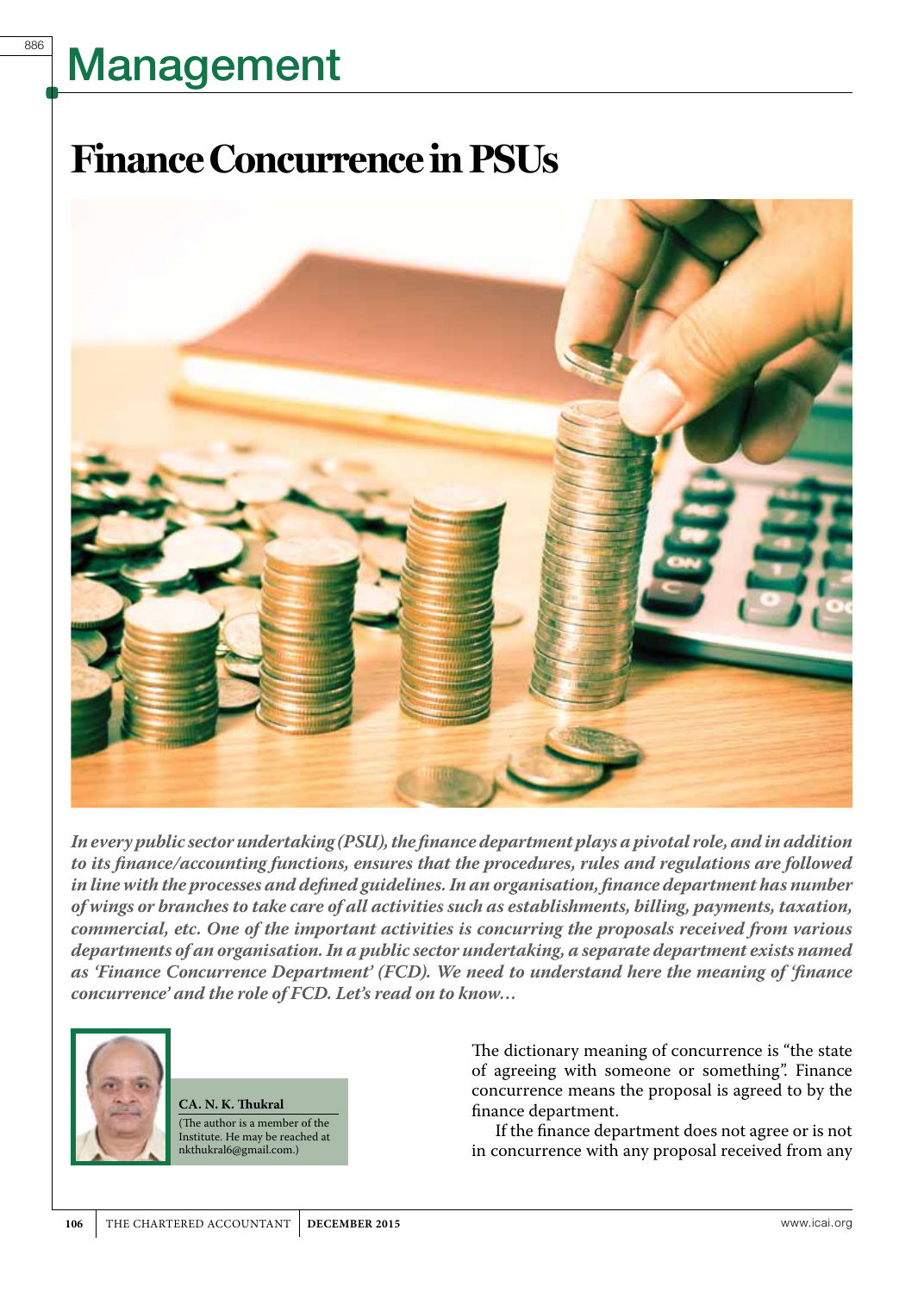department, it specifies the reasons thereof and if agrees (with some reservations), it put the comments along with the suggestions to be followed by the owner of the proposal. The finance concurrence also plays its role from propriety point of view. Now what is propriety? Let us examine clearly.

The dictionary meaning of *propriety* is fitness, rightness; correctness of behaviour or morals. The business meaning is "doing things with the same vigilance for expenditure incurred from the organisation as a person of ordinary prudence would exercise in respect of expenditure of his own money."

#### What are the Cannons of Propriety?

- Expenditure should not *prima-facie* be more than the occasion demands.
- Every employee should exercise the same vigilance for expenditure incurred from organisation as a person of ordinary prudence would exercise in respect of expenditure of his own money.
- No authority should exercise powers of sanctioning expenditure to pass any order which will directly or indirectly be to its own advantage.
- Expenditure should not *prima-facie* be more than the occasion demands.
- Public money should not be utilised for the benefit of a particular person or section of the community unless:
	- o Expenditure is in pursuance of a recognised custom or policy.
	- o A claim for the amount would be enforced in a court of law.
	- o Amount of expenditure is insignificant.

Since the government is the shareholder, the shareholder is not involved in decision-making; hence, propriety is to be exercised by managers.

#### Role of Finance Concurrence

#### *Finance Concurrence vis-a-vis Contracts:*

| S.<br>No.    | Activity                                   | Finance Concurrence to<br>Examine                                                                                        |
|--------------|--------------------------------------------|--------------------------------------------------------------------------------------------------------------------------|
| $\mathbf{1}$ | Package list for<br>the main Plant         | Technically approved,<br>basis of bifurcation of<br>packages, similarity to<br>other main plant packages<br>and pricing. |
| 2            | Qualifying<br>criteria for each<br>package | Basis for technical clauses,<br>basis of financial data, any<br>ambiguity in language.                                   |

| 3  | Cost estimate for     | Basis of cost/unit prices,           |
|----|-----------------------|--------------------------------------|
|    | each package          | documentation of cost,               |
|    |                       | correctness.                         |
| 4  | <b>Bid documents</b>  | Terms and conditions                 |
|    |                       | as documented, any                   |
|    |                       | ambiguity, clear                     |
|    |                       | specifications (if given),           |
|    |                       | approval of technical                |
|    |                       | clauses.                             |
| 5  | Tendering             | Tendering as per defined             |
|    | process               | manual, basis of selection           |
|    |                       | of tenders with approval as          |
|    |                       | per DOP, any deviation (if)          |
|    |                       | with approval.                       |
| 6  | Pre-bid               | Representatives of                   |
|    | conference            | departments as per defined           |
|    |                       | process, replies to queries          |
|    |                       | of bidders as per Q.R and            |
|    |                       | tendering conditions.                |
| 6  | <b>Bid openings</b>   | BOD as per tendering                 |
|    | (a)                   | process and as per policy.           |
|    | Technical             | Any deviation (if) with              |
|    | (b)<br>Commercial     | approval as per DOP.                 |
| 7  | <b>Bid evaluation</b> |                                      |
|    |                       | As per documents<br>submitted by the |
|    |                       | bidder, the conditions               |
|    |                       | of tender documents,                 |
|    |                       | approved Q.R's, any                  |
|    |                       | cost compensation with               |
|    |                       | supporting.                          |
| 8  | Approval for          | To be followed as per                |
|    | negotiation(if        | company policy and                   |
|    | required)             | guidelines of vigilance              |
|    |                       | department, approval as              |
|    |                       | per DOP.                             |
| 9  | Award of              | As per approval accorded             |
|    | contract              | and followed with the                |
|    |                       | defined process.                     |
| 10 | Post award issues     | Administrative approval,             |
|    |                       | technical approval (if               |
|    |                       | required), association in            |
|    |                       | negotiations, supporting             |
|    |                       | documentation.                       |
| 11 | Delegation of         | Correct interpretation               |
|    | power                 | of clauses of DOP. If                |
|    |                       | required, the approval to            |
|    |                       | be taken of any variation to         |
|    |                       | clauses.                             |
|    |                       |                                      |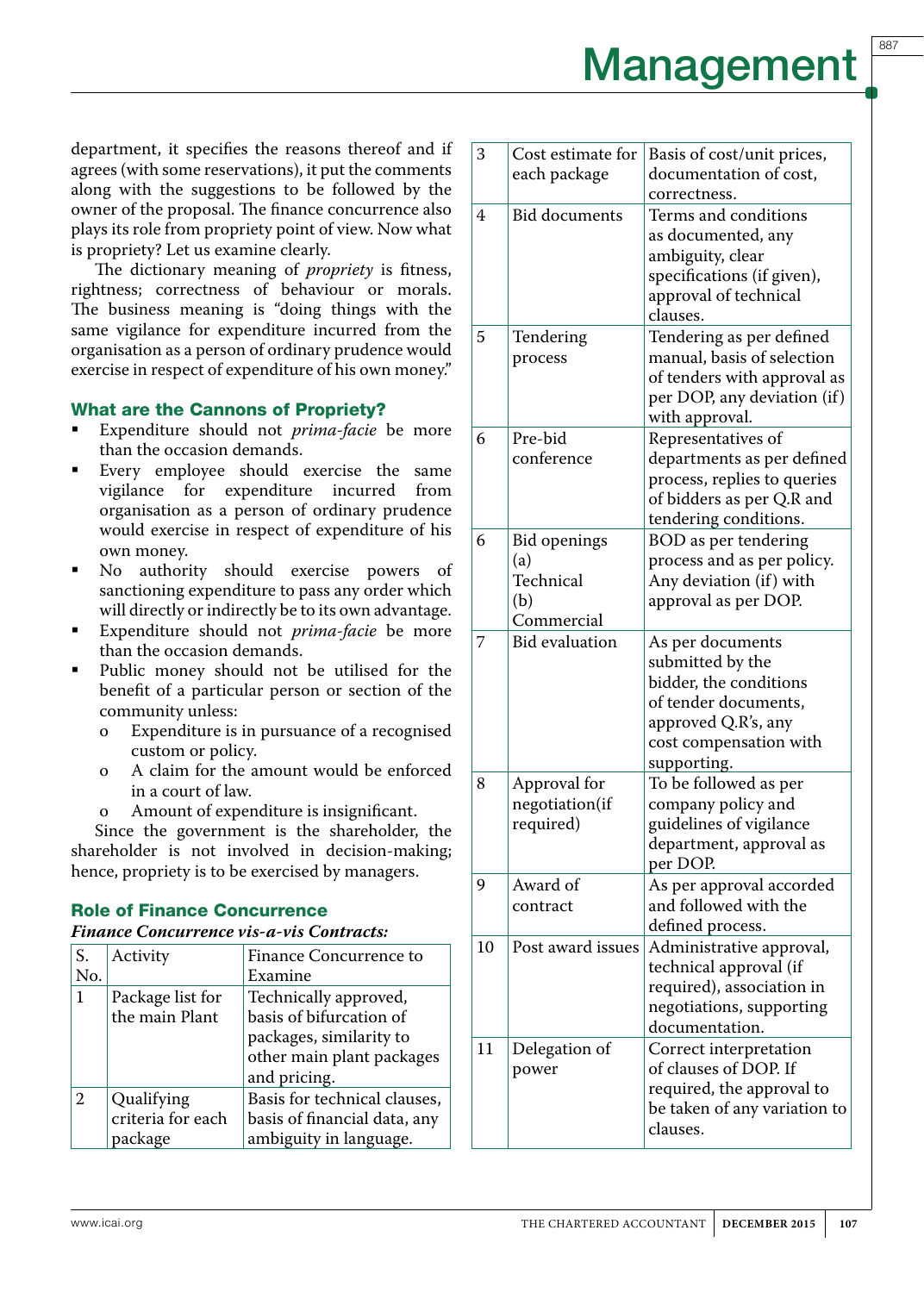#### *Finance Concurrence vis-a-vis Procurements:*

| 1 | Indents                       | Requirement and criteria<br>of urgency, fulfilment of<br>guidelines of procurement<br>policy.         |
|---|-------------------------------|-------------------------------------------------------------------------------------------------------|
| 2 | Approval as per<br><b>DOP</b> | In view of any addition,<br>fresh requirement or<br>variation in quantity, DOP<br>followed or not.    |
| 3 | <b>Estimated cost</b>         | Basis, supporting<br>documents, correctness.                                                          |
| 4 | Tendering<br>process          | Whether single tender/<br>limited tender/open<br>tender-process followed<br>or not.                   |
| 5 | Tender<br>documents           | To check any ambiguity<br>in terms and conditions,<br>coverage of all commercial<br>terms/conditions. |
| 5 | Pre-award<br>discussion       | Requirement, compliance<br>of guidelines of<br>procurement policy,<br>approval.                       |
| 6 | Negotiation (if<br>required)  | Basis, supporting<br>documents, approval.                                                             |
| 7 | Delegation of<br>power        | Correct interpretation of<br>DOP clauses.                                                             |

### *Finance Concurrence vis-a-vis Administrative Proposal:*

| 1 | Indents and           | Requirement along            |  |
|---|-----------------------|------------------------------|--|
|   | approval              | with criteria of urgency,    |  |
|   |                       | approval as per DOP.         |  |
| 2 | Budgets approval      | Proposed expenditure as      |  |
|   |                       | per approved budget or       |  |
|   |                       | not, approval if required to |  |
|   |                       | be obtained.                 |  |
| 3 | Tendering             | Process as per requirement   |  |
|   |                       | being followed or not.       |  |
| 4 | Standardisation/      | In case of repetitive        |  |
|   | R/C                   | procurement of items,        |  |
|   |                       | process of rate contract or  |  |
|   |                       | standardisation followed     |  |
|   |                       | or not. Specific approval    |  |
|   |                       | required.                    |  |
| 5 | <b>Estimated cost</b> | Basis, supporting            |  |
|   |                       | documents, correctness       |  |
|   |                       | either of lump sum           |  |
|   |                       | amount or unit rates.        |  |

| DOP                      | Proposal to be strictly as<br>per DOP.                                                                    |
|--------------------------|-----------------------------------------------------------------------------------------------------------|
| Negotiation and<br>award | Reasons for negotiation,<br>fulfilment of guidelines<br>issued and award to be<br>placed as per approval. |

#### *Finance Concurrence vis-a-vis Research and Development Proposal:*

| Requirement and<br>approval | Administrative/technical<br>approval, requirement |
|-----------------------------|---------------------------------------------------|
|                             | of expenditure from                               |
|                             | propriety point of view.                          |
| Tendering                   | Defined process for such                          |
| process                     | proposed expenditure                              |
|                             | being followed or not.                            |
| Allocated                   | Head-wise expenditure is                          |
| budgeted cost               | as per approved budget                            |
|                             | or not. In case specific                          |
|                             | approval required, to be                          |
|                             | obtained.                                         |
| Activities before           | Tendering process or any                          |
| award                       | other methodology if to be                        |
|                             | followed to be suggested                          |
|                             | from propriety point of                           |
|                             | view.                                             |
| Negotiation                 | Compliance to guidelines                          |
| process                     | in this regard to be seen.                        |
| Final award                 | Approval for final award                          |
|                             | of total expenditure being                        |
|                             | spent to be obtained as per                       |
|                             | DOP.                                              |
|                             |                                                   |

#### *Finance Concurrence vis-a-vis Post Award Process:*

| 1              | Nature of activity<br>and approval            | Approval of each activity<br>as per DOP to be verified.<br>Propriety angle, wherever<br>required, needs to be<br>examined also.      |
|----------------|-----------------------------------------------|--------------------------------------------------------------------------------------------------------------------------------------|
| $\mathfrak{D}$ | Monetary limit<br>of variation (if<br>taken). | Total variations to original<br>award to be seen and<br>approval if required to be<br>ensured.                                       |
| 3              | Delegation of<br>power                        | Strictly DOP is to be<br>followed considering<br>cumulative variation<br>amount as well as each<br>individual activity<br>variation. |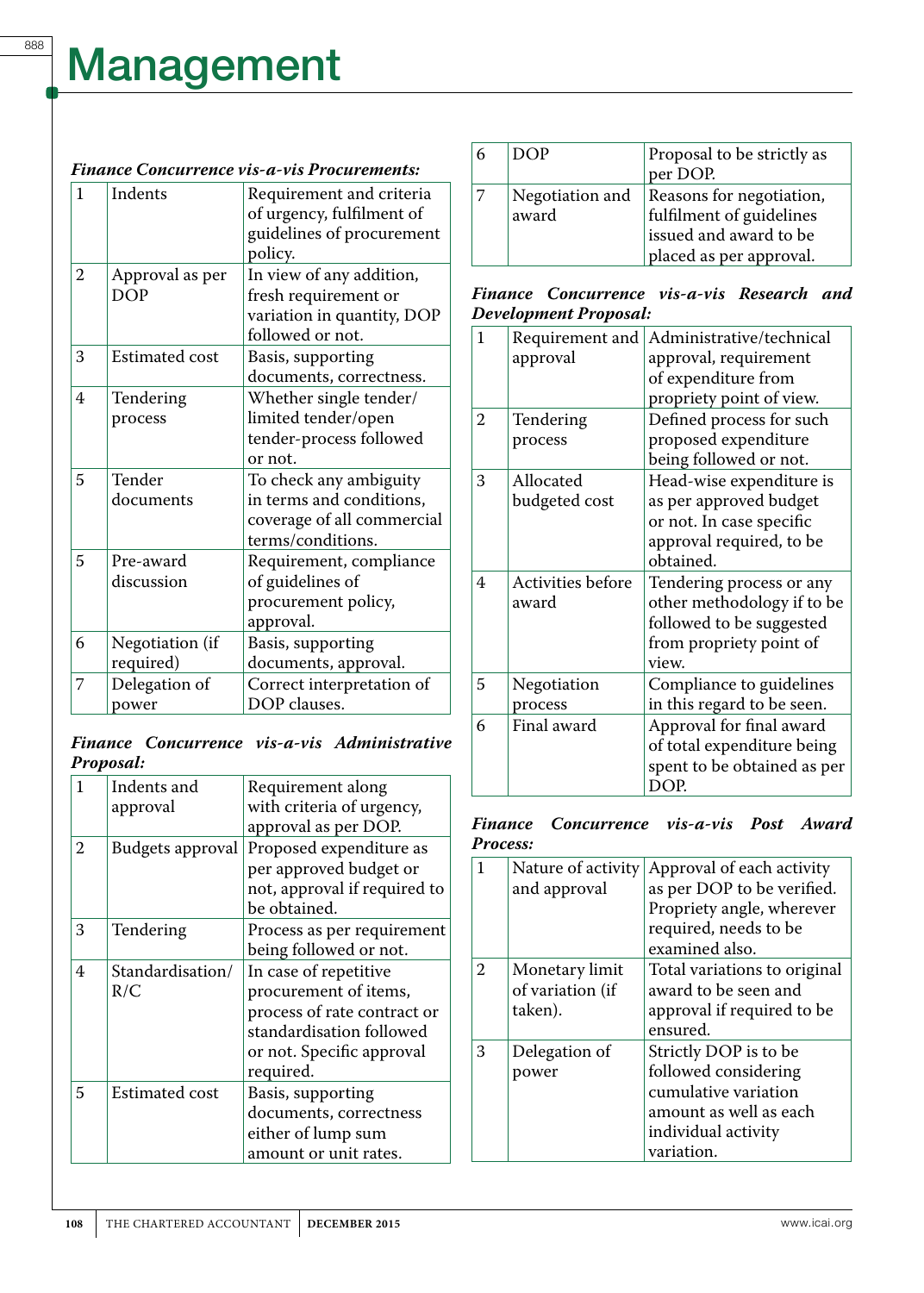889

|   | Negotiation<br>process (if<br>required) | In case of material<br>variation either quantity<br>or unit rates, negotiation<br>process being considered<br>to be examined. |
|---|-----------------------------------------|-------------------------------------------------------------------------------------------------------------------------------|
| 5 | Award process                           | Award is to be placed as<br>per policy/DOP.                                                                                   |

From the above, it can be seen that finance concurrence department's functions are:

- To ensure the compliance to systems,<br>procedures envisaged in the contract/ procedures procurement policy,
- To strictly adhere to delegation of power of the company,
- To see financial correctness, and
- To see any impropriety in the proposal.

However, FCD does not put any break in the working of the organisation, rather suggests for smooth working and proper compliance in case of any deviations. Sometimes, the finance concurrence is correlated with internal audit or government audit. But it may be noted that exactly the functions are not the same of all these departments. There may be few similarities of the functions but the activities as well as objectives of all these departments are different and independent.

Now, let us see as how the finance concurrence differs from internal audit as well as CAG's office audit.

| Subject                       | <b>Finance Concurrence</b>                    | <b>Internal Audit</b>                                    | <b>CAG Office's Audit</b>                                       |
|-------------------------------|-----------------------------------------------|----------------------------------------------------------|-----------------------------------------------------------------|
| Objectives                    | To see Finance                                | To vouch transactions,                                   | To oversee fairness of                                          |
|                               | correctness and any<br>impropriety.           | accounting treatment.                                    | transactions and do propriety<br>audit.                         |
| Scope                         | To review and accord                          | To evaluate internal,                                    | To audit constructively to                                      |
|                               | approval of proposal<br>and if needed, giving | financial and operational<br>controls.                   | promote economical, effective<br>and efficient governance.      |
| Planning                      | suggestions.<br>To review the proposals       |                                                          |                                                                 |
|                               | for any suggestion.                           | To develop an audit plan<br>for efficient and economical | To do strategic audit planning<br>and selection of audit topics |
|                               |                                               | use of resources.                                        | keeping in view of government<br>priorities, goals and          |
|                               |                                               |                                                          | programmes.                                                     |
| Investigation                 | To go into depth of                           | To investigate cases                                     | CAG's office have full powers                                   |
|                               | the proposal in case of                       | of misappropriation,                                     | to conduct transactions audits                                  |
|                               | suspicion or doubtful                         | misconduct or fraud.                                     | relating to debt, remittances,                                  |
|                               | integrity.                                    |                                                          | deposits, P&L accounts and<br>balance sheets.                   |
| Recommendations Recommend the |                                               | Recommend adoption                                       | Recommend gist of                                               |
|                               | proposal as proposed                          | of desirable policies or                                 | major audit findings and                                        |
|                               | or in addition giving                         | changes to existing policies.                            | recommendations along with                                      |
|                               | suggestive measures.                          |                                                          | the risk and materiality of the<br>issues.                      |
| Reporting                     | Approving and sending                         | Put up the audit                                         | Final signed copies of reports                                  |
|                               | proposal to authorities                       | observations to reporting                                | forwarded to government.                                        |
|                               | as per DOP.                                   | officer and keep informing                               |                                                                 |
|                               |                                               | audit committees as                                      |                                                                 |
|                               |                                               | required statutorily.                                    |                                                                 |
| Ethics                        | To follow ethics from                         | To follow standards of                                   | To comply with the relevant                                     |
|                               | propriety point of view.                      | professional practice of                                 | ethical requirements with                                       |
|                               |                                               | internal auditing and code                               | independence.                                                   |
|                               |                                               | of ethics as promulgated                                 |                                                                 |
|                               |                                               | by the Institute of Internal                             |                                                                 |
|                               |                                               | Auditors.                                                |                                                                 |

*Finance Concurrence- Internal Audit and CAG Audit:*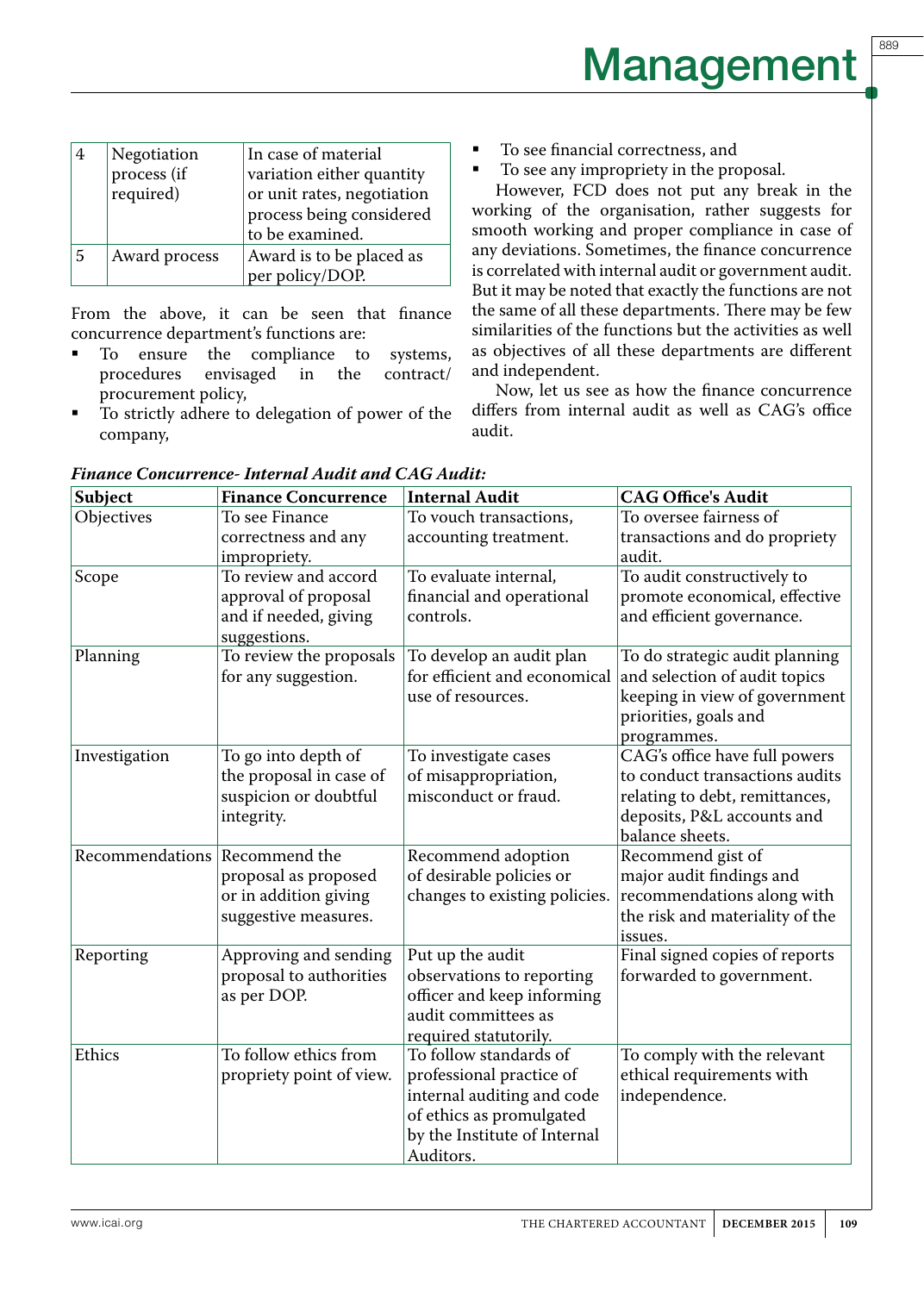#### How Important is Finance Concurrence?

Finance concurrence department should not be given less importance in an organisation. Even appointment of an officer in this department requires due diligence. Pressure always remains on this department since the officer has to ensure that procedures, policies of the company are being followed and proposals are made by the relevant department from propriety point of view in addition to financial correctness as well as with fair evaluation. This is inspite of the fact that proposals cannot be stopped, rather suggestions are to be forwarded to the competent authority for further implementations. This is the department who put forward lacunas, if any, and recommend the options for the higher authorities to take care of while approving the proposals. Further, it may be said that the recommendations given by the FC in the proposals are tools for the internal audit for their detailed examination.

#### Finance Concurrence Department - "A Facilitator"

Finance department acts as a facilitator to the executing department in various ways such as pointing out deficiencies for necessary corrections, giving the appropriate suggestions in case of faulty procedures being followed, helping the negotiation team by providing commercial data, *etc*. In addition, FCD becomes a facilitator to internal audit, statutory audit and government audit in the following ways:



#### *Facilitator to Internal Audit:*

The major roles of internal audit are to review: (i) methods and procedures, (ii) orderly and efficient conduct of activities, (iii) adherence to management policies, (iv) prevention and detection of frauds and errors and (v) accuracy and completeness of accounting records. Finance concurrence reviews the activities before the activity takes place whereas, internal audit do their job after the event takes place but the deficiencies noted and suggestions provided by FCD definitely helps internal audit to take note of the same and get the systems improved for future.

In addition to above, the role of internal auditor has been widened with specific reference to corporate governance and audit to perform obligations i.e.:

- (i) To review the effectiveness of the organisation's code of conduct, ethics policies, and whistleblower provisions.
- (ii) To evaluate the effectiveness of the corporate governance activities.
- (iii)To participate in whistle-blower and other ethics complaints investigation processes.
- (iv) To facilitate identification of important risk areas for the organisation as well as organisation's most important processes.<br>(v) To maintain open co
- maintain open communications with management and audit committees.

The suggestions provided by FCD during evaluation of various proposals always make way for internal audit objectives of economical and efficient operations of the company to be fulfilled and assist the auditor in investigating the activities/processes, if required.

#### *Facilitator to Statutory Auditor:*

The role of statutory auditor has been enhanced to a greater extent and the Act expects the auditors to be proactive in their actions and in discharge of statutory duties in addition to assessment of internal control and auditing of accounts. The statutory auditor can complete its job of true and fair assessment only after reviewing the proprietary functions. The contract/procurement/administrative proposals can be reviewed by statutory auditor on random basis (especially high value packages) and after considering FCD's views and suggestions wherever given, can make recommendations to the management for further streamlining the procedures and for review the policies, if required.